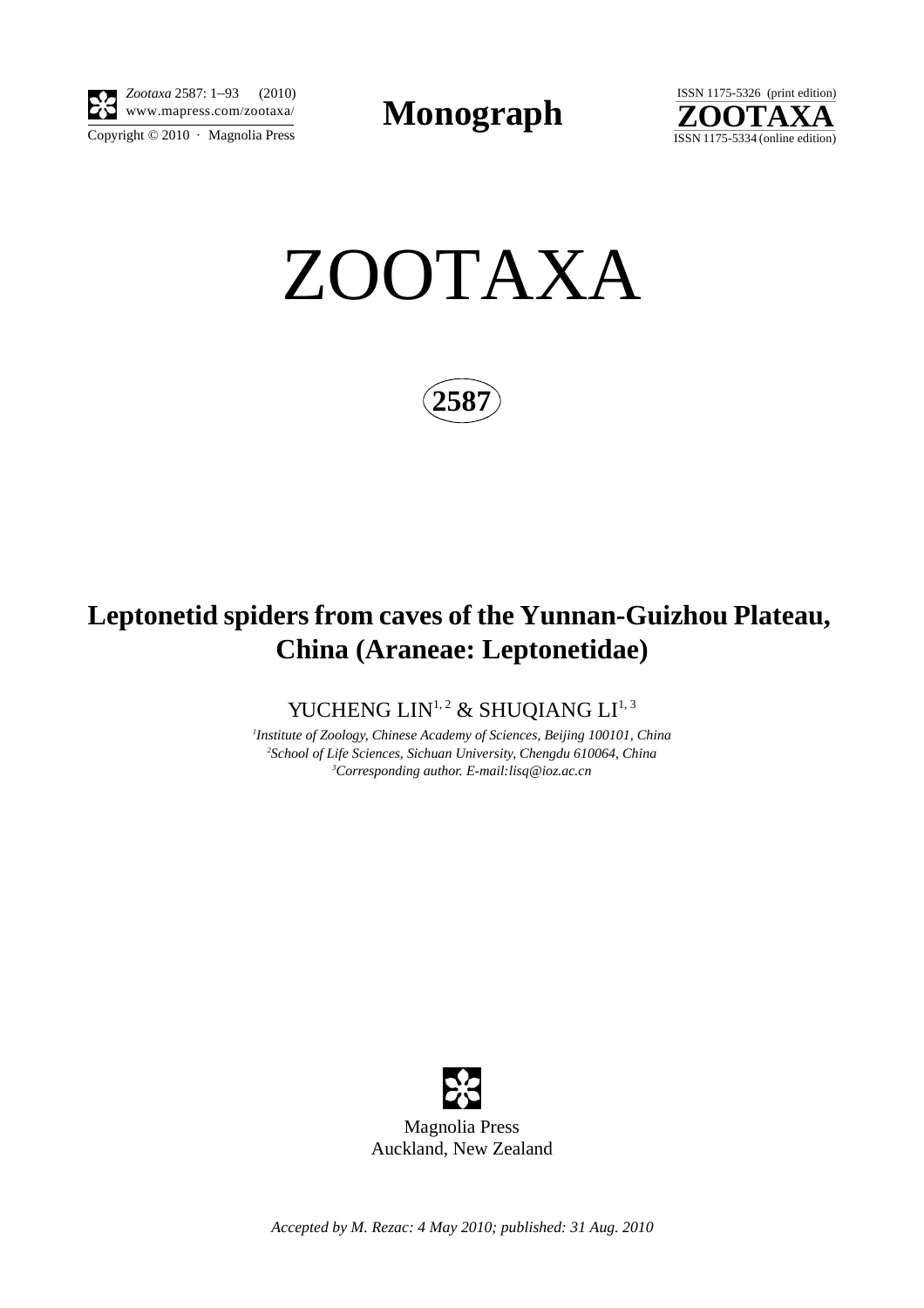## YUCHENG LIN & SHUQIANG LI

**Leptonetid spiders from caves of the Yunnan-Guizhou Plateau, China (Araneae: Leptonetidae)** (*Zootaxa* 2587) 93 pp.; 30 cm.

31 Aug. 2010 ISBN 978-1-86977-573-5 (paperback)

ISBN 978-1-86977-574-2 (Online edition)

FIRST PUBLISHED IN 2010 BY Magnolia Press P.O. Box 41-383 Auckland 1346 New Zealand e-mail: zootaxa@mapress.com http://www.mapress.com/zootaxa/

### © 2010 Magnolia Press

All rights reserved.

No part of this publication may be reproduced, stored, transmitted or disseminated, in any form, or by any means, without prior written permission from the publisher, to whom all requests to reproduce copyright material should be directed in writing.

This authorization does not extend to any other kind of copying, by any means, in any form, and for any purpose other than private research use.

ISSN 1175-5326 (Print edition) ISSN 1175-5334 (Online edition)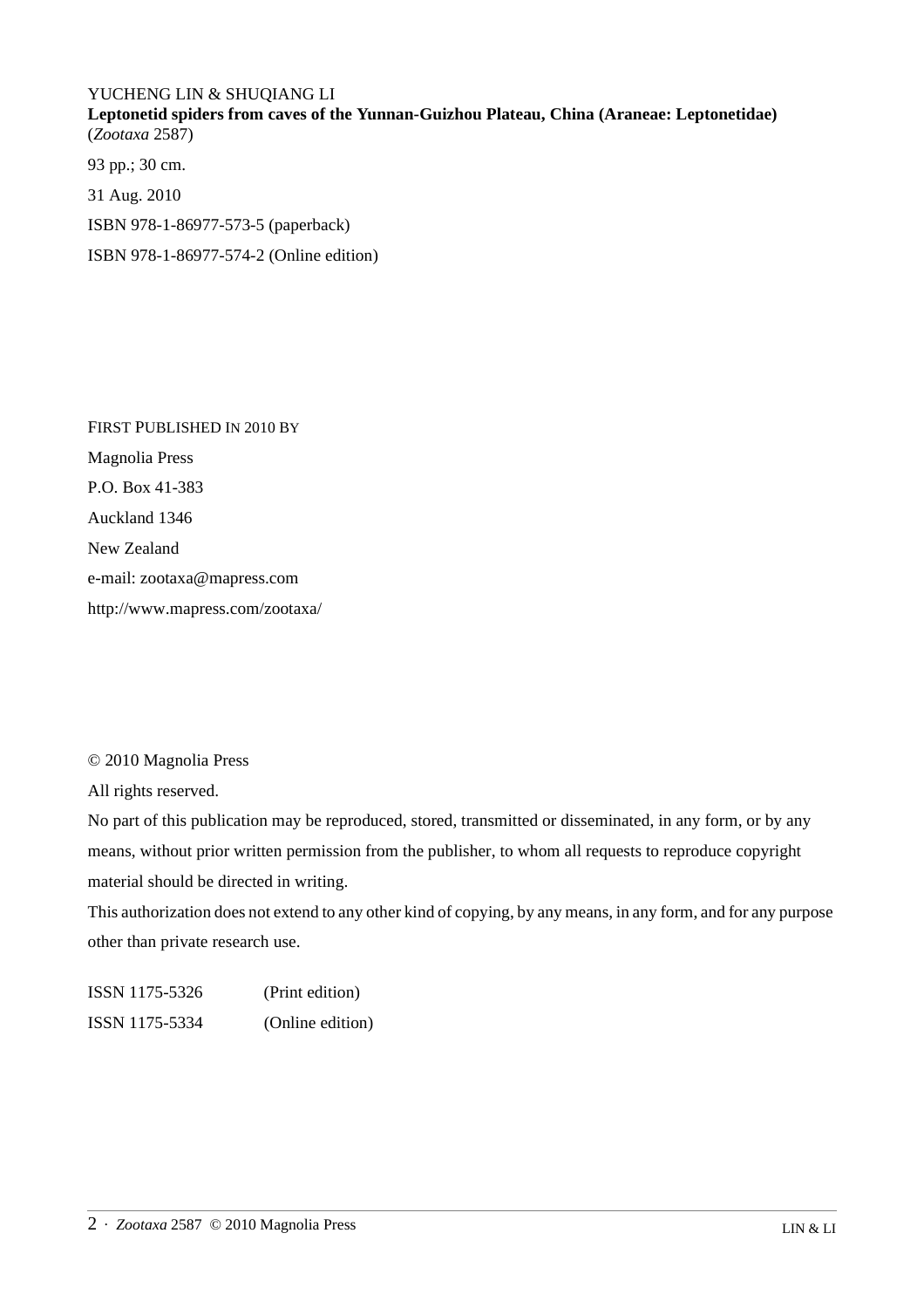#### **Table of contents**